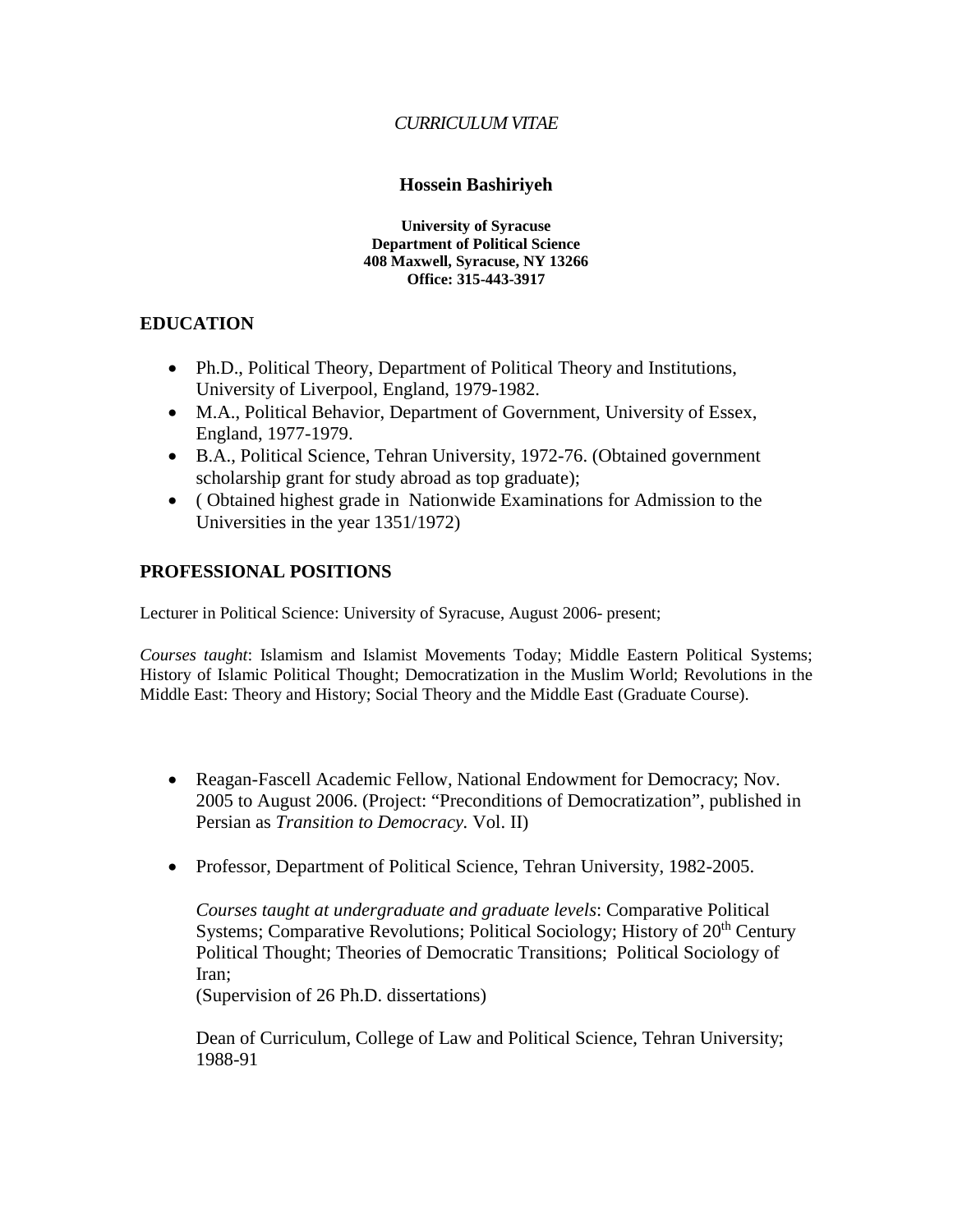## **PUBLICATIONS**

#### English Book:

*The State and Revolution in Iran* (New York: St. Martin's Press, 1984; reprinted in 2011).

#### Persian Books:

- *1- Revolution and Political Mobilization.* (Tehran: Tehran University Press, 1991);
- *2- Political Sociology: Role of Social Forces in Political Life.* (Tehran: Nay Press, 1993);
- *3- History of Political Thought in the 20th Century [2 volumes]*; vol. I, Marxist Thought; vol. II, Liberal and Conservative Thought. (Tehran: Nay Press, 1994-96)
- *4- The Kingdom of Reason.* (Tehran: Novin Press, 1993);
- *5- Civil Society and Political Development in Iran.* (Tehran: Novin Press, 1998);
- *6- New Theories in Political Science.* (Tehran: Novin Press, 1999);
- *7- Sociology of Modernity.* (Tehran: Naqd-o-Nazar Press, 1999);
- *8- The State and Civil Society: Discourses in Political Sociology.* (Tehran: Naqd-o-Nazar Press, 2000);
- *9- Twentieth-Century Theories of Culture.* (Tehran: Ayandeh Puyan Press, 2000);
- *10- Obstacles to Political Development in Iran.* (Tehran: Gaam-e Naw Press, 2001);
- *11- Lessons on Democracy for Everyone.* (Tehran: Negah-e Moaser Press, 2001);
- *12- Political Science for Everyone.* (Tehran: Negah-e Moaser Press, 2001);
- *13- An Introduction to the Political Sociology of Iran: The Era of the Islamic Republic.* (Tehran: Negah-e Moaser Press, 2002);
- *14- Reason in Politics: 35 Essays on Political Philosophy and Sociology.* (Tehran: Negah-e Moaser Press, 2003)
- *15- Transition to Democracy: Theoretical Issues [First Volume]* (Tehran: Negah-e Moaser Press, 2006).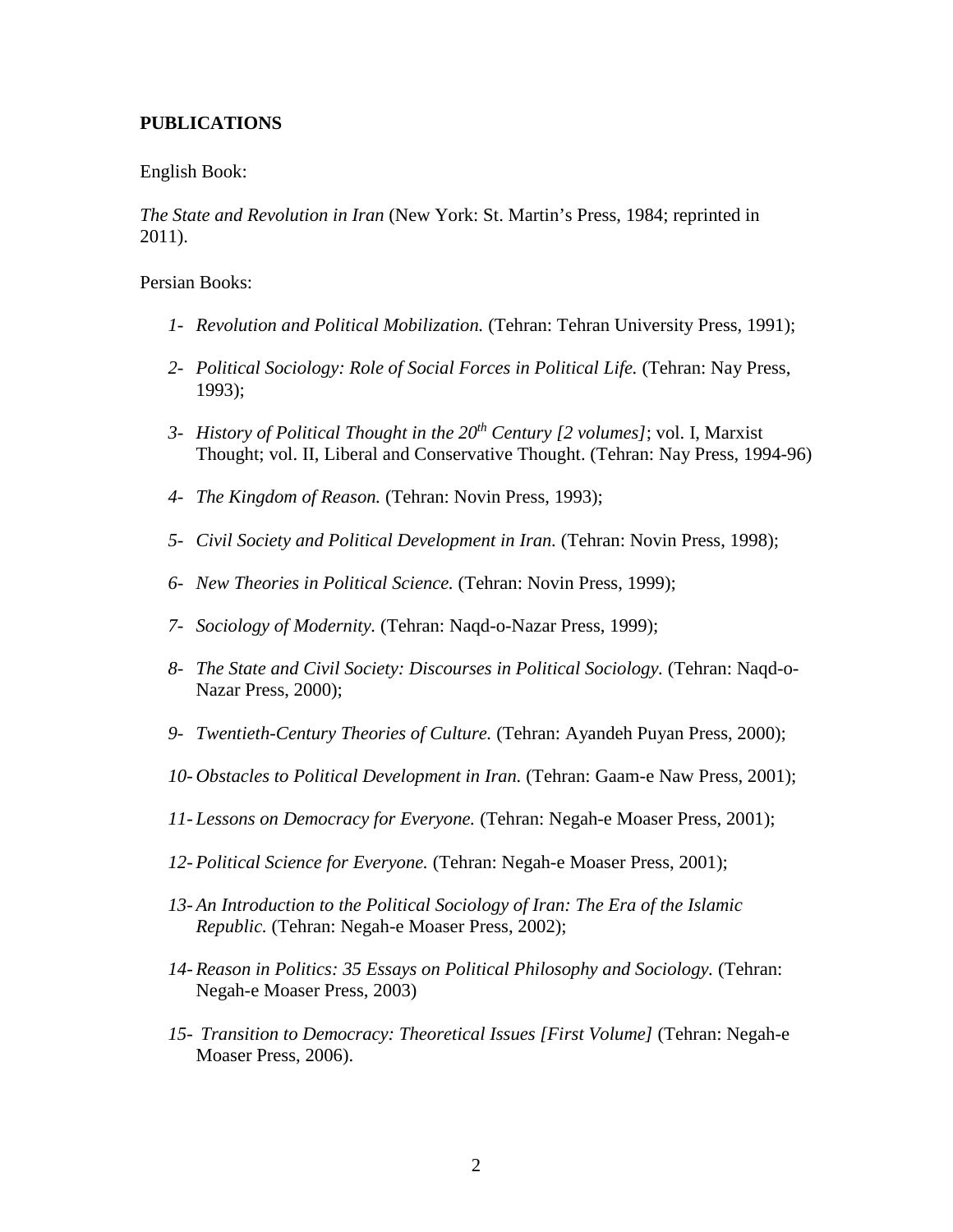- *16- Transition to Democracy: Collection of Essays*. [Second Volume], (Tehran: Negahe Moaser Press, 2008)
- *17- From Crisis to Breakdown*: *An Analysis of Political Vulnerability and Sustainability.* Tehran, Negahe Moaser. 2016.
- *18- Reviving Political Science as Phronesis.* Tehran, Nay Press, forthcoming. (March 2018)

#### **TRANSLATIONS** (From English to Persian):

- 1- Barrington Moore's *Social Origins of Dictatorship and Democracy.* (Tehran: Tehran University Press, 1990);
- 2- John Plamenatz, *Hegel's Philosophy (from Man and Society).* (Tehran Nay Press) 1989.
- 3- Andrew Vincent's *Theories of the State.* (Tehran: Nay Press, 1991);
- 4- Richard Tuck's *Hobbes.* (Tehran: Tarh-e Naw Press, 1995);
- 5- H. Dreyfus and P. Robinow's *Michel Foucault: Beyond Structuralism and Hermeneutics*. (Tehran: Nay Press, 1999);
- 6- Robert Holub's *Jurgen Habermas: Critic in the Public Sphere.* (Tehran: Nay Press, 1996);
- 7- Thomas Hobbes's *Leviathan.* (Tehran: Nay Press, 2001). (Book of the Year, Award winning translation);
- 8- Von Baumer's (ed.) *Main Currents of Western Thought.* (Tehran: Baaz Press, 2002);
- 9- Thomas Hobbes's *Behemoth or the Long Parliament.* (Tehran: Nay Press, 2016)
- 10- Geoffrey Vaughan, *Behemoth Teaches Leviathan: Thomas Hobbes on Political Education.* (Tehran: Nay Press, 2016)

#### **ARTICLES:**

In English:

1- "Society-State Relations in the Middle East: The Emergence of Civil Society," *Korea and the Middle East in a Changing World* [Conference proceedings] (Seoul, 1996).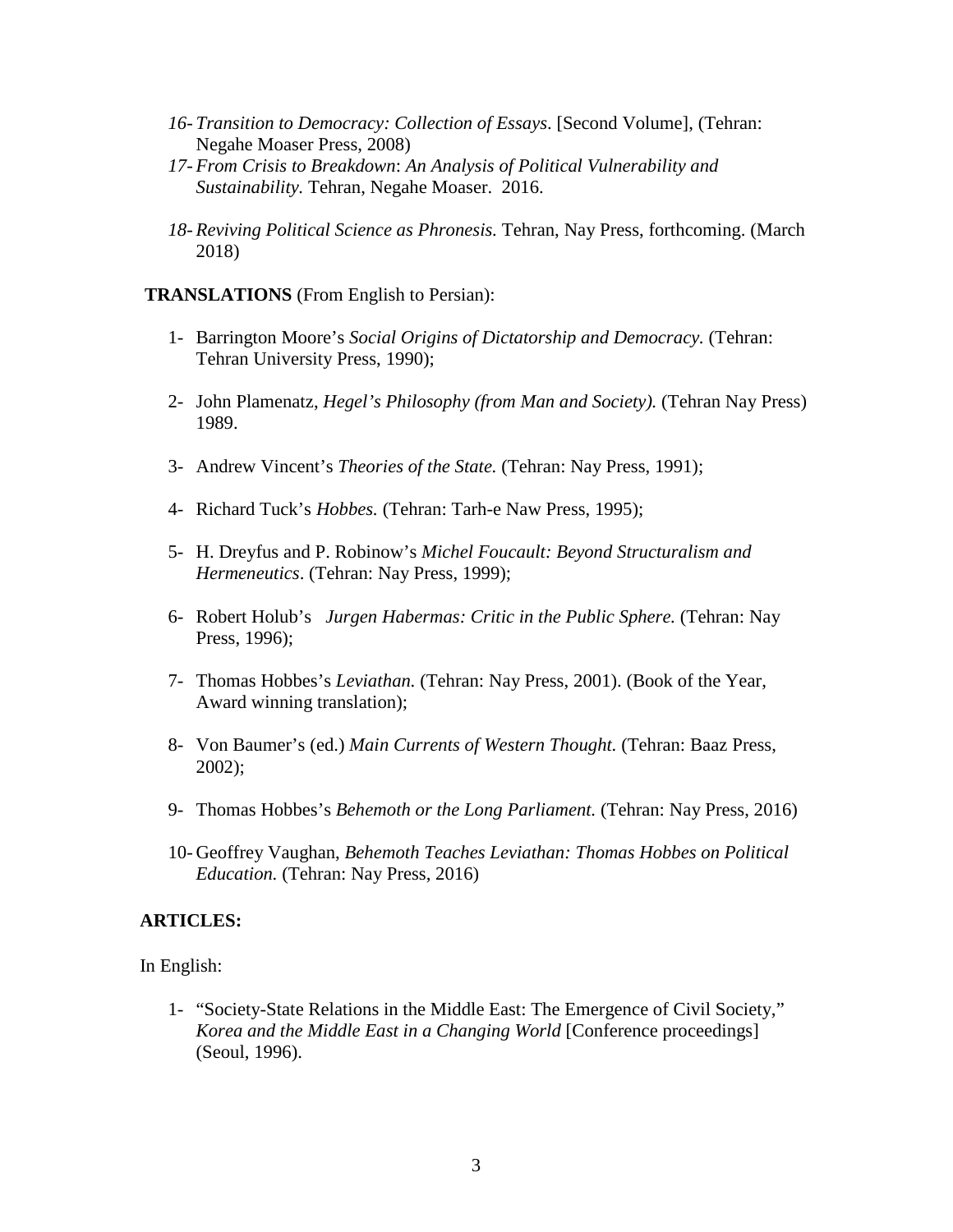- 2- "Totalitarianism and Political Development in the USSR," *Iranian Journal of International Affairs*, no. 2 (Fall 1990).
- 3- "From Dialectics to Dialogue: Reflections on Inter-Civilizational Relations," *Journal of Global Dialogue* (published in Cyprus), vol. 3 (Winter 2001).
- 4- "Civil Society and Democratization in Iran: Khatami's Second Term," *Journal of Global Dialogue*, vol.3 (Cyprus, Summer 2001).
- 5- "A Critical Examination of Reason in the Western and Islamic Philosophies," *Journal of Dialogue* (published in Tehran), (Spring 2001).
- 6- "Charismatic, Traditional and Legal Authority in Iran," *Political and International Quarterly,* (National University of Iran), (Spring 2003).
- 7- "The Islamic Revolution Derailed" in John Calabrese (ed.), *The Iranian Revolution at 30*. Middle East Institute, Washington DC, 2009.
- 8- [Interview with Danny Postel](http://eoffprint.aptaracorp.com/cgi-bin/offal?aid=24712iX3454sVwO4657DM) published in the Journal *Constellations* (March [2010\)](http://eoffprint.aptaracorp.com/cgi-bin/offal?aid=24712iX3454sVwO4657DM)

([Spanish Translation\)](https://exchange.syr.edu/owa/redir.aspx?C=008aa3607cdb4d9da3668419e9864c68&URL=http%3a%2f%2fwww.letraslibres.com%2findex.php%3fart%3d14108) [\(Italian Translation\)](http://www.resetdoc.org/story/00000021095) ([German Translation\)](http://www.lettre.de/aktuell.html)

9- "Cleavages in Iranian Politics Since 1979", published in Abbas Milani and Larry Diamond (eds.), *Politics and Culture in Contemporary Iran*, Lynne Rienner, 2015.

In Persian:

I have published 35 articles in Persian language journals that are published in Iran. These essays have all been assembled in a collection of essays: *Reason in Politics: 35 Essays on Political Philosophy and Sociology* (referred to above). These articles deal with the following topics: Reason in Politics; Main Concerns of Political Philosophy; Theories of Tolerance; Philosophy of Justice; New Liberalism; The Frankfurt School and Habermas; The fate of Modernity; Ethical aspects of Art; Weber and Islam; Opposition in Democratic and Authoritarian Regimes; Consensus and Conflict; Anarchist Ideals in Political Development; Political Culture in the Pahlavi Period; Civil Society after the Revolution; Traditionalism as Counter-Enlightenment in Iran; Class Struggles after the Revolution; Political Ideology and Identity-Building after the Revolution.

Some of the International Conferences in which I presented papers: